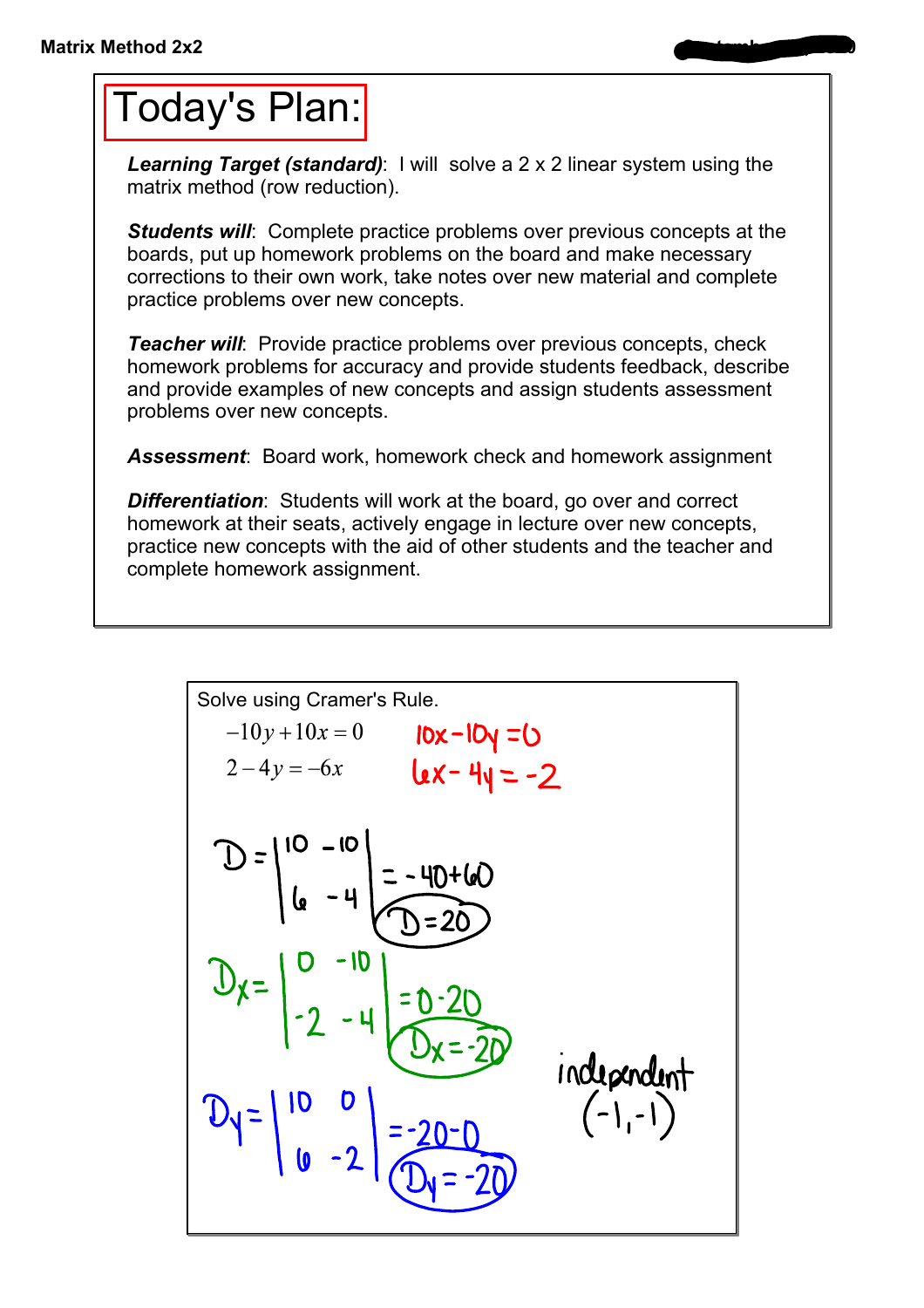

Solve using Cramer's Rule.  
\n
$$
3x-y+z=11
$$
  
\n $x+4y-2z=-12$   $D = \begin{vmatrix} 3 & -1 & 1 \ 1 & 4 & -2 \ 2 & 2 & -1 \end{vmatrix} = 3(4-2)^{-1} [3(4-2)^{-1}] = 2 + 1$   
\n $= 3(-4+4) + (-1+4) + (2-8) = 5(4+4) + (-1+4) + (2-8) = 6+3-6$   
\n $= 6+3-6$   
\n $Dx = \begin{vmatrix} 11 & -1 & 1 \ -12 & 4 & -2 \ -12 & 4 & -2 \end{vmatrix} = 11(4-2)^{-1} [3 - 1] = 12 - 2$   
\n $= 11(-4+4) + (12-1) + (-2) + (-2+12)$   
\n $= 0 + 6 - 12$   $2x = -6$   
\n $= 6 + 32$   
\n $= 11(-4+4) + (-12-1) + (-2) + (-2+12)$   
\n $= 6 + 32$   
\n $= 3(12-6) - 11(-1+4) + (-3+24)$   
\n $= 18 - 33 + 21$   $2x = -1$   
\n $= 12 - 3$   $3x = -1$   $3x = 1$   $2x = -3$   
\n $= 3(2-2) - 11(-1+4) + (-3+24)$   
\n $= 12 - 3$   $3x = 12$   $3x = 12$   $3x = 12$   
\n $= 3(-12+24) + (-3+24) + 11(2-8)$   
\n $= 31-21-16$   $3x = -9$   
\n $3x-y+z=11$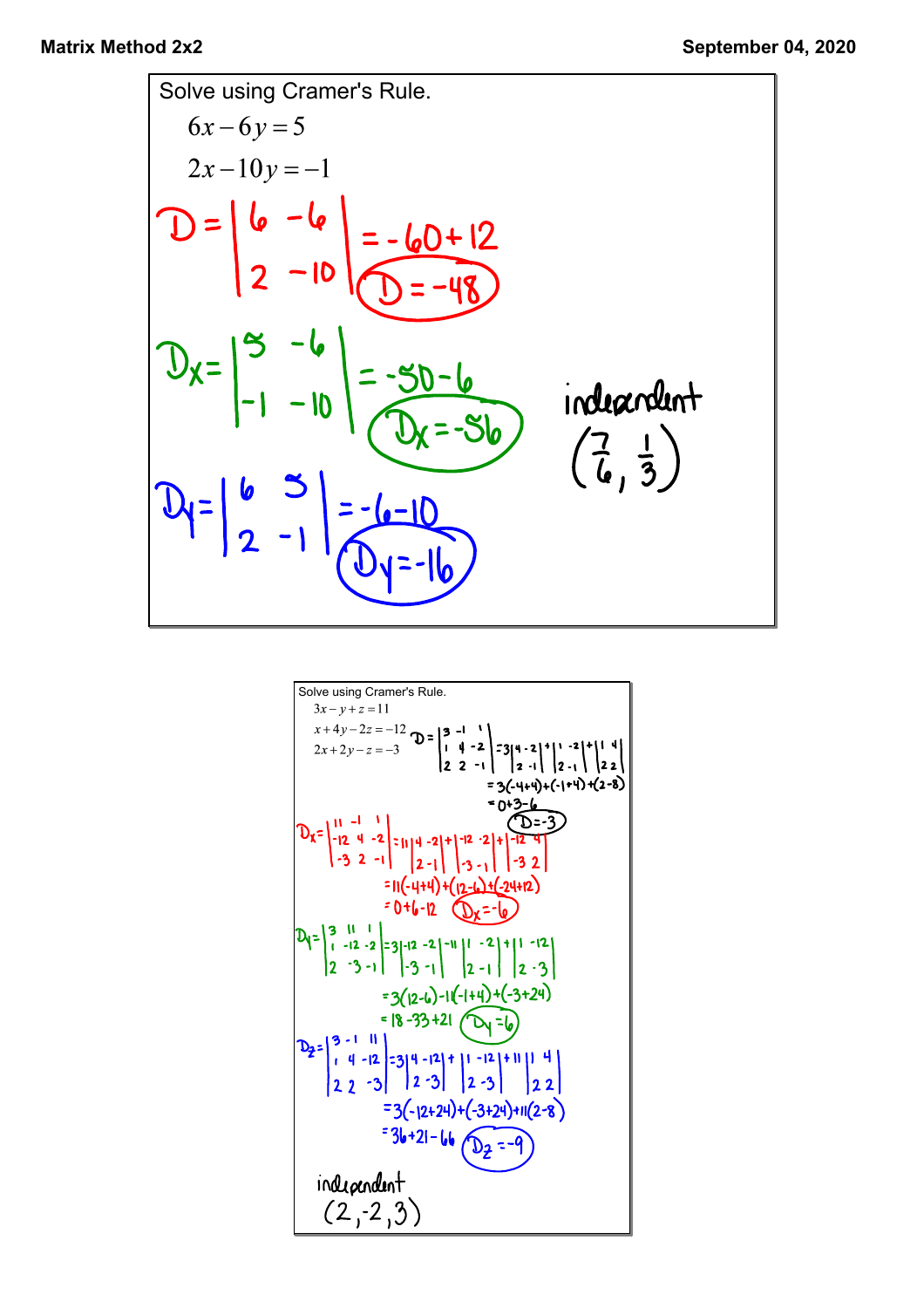The Matrix Method: • the system of equations is solved by writing the system in matrix form and then performing row operations on the matrix • uses an augmented matrix Row Operations: • Interchange any two rows • Multiply all the elements in a row by the same nonzero number • Replace a row by the sum of it and another row  $X+2y=4$ ) -3x-ley =-12<br>3x-ley = 10 3x - ley = 10  $= -2$ 

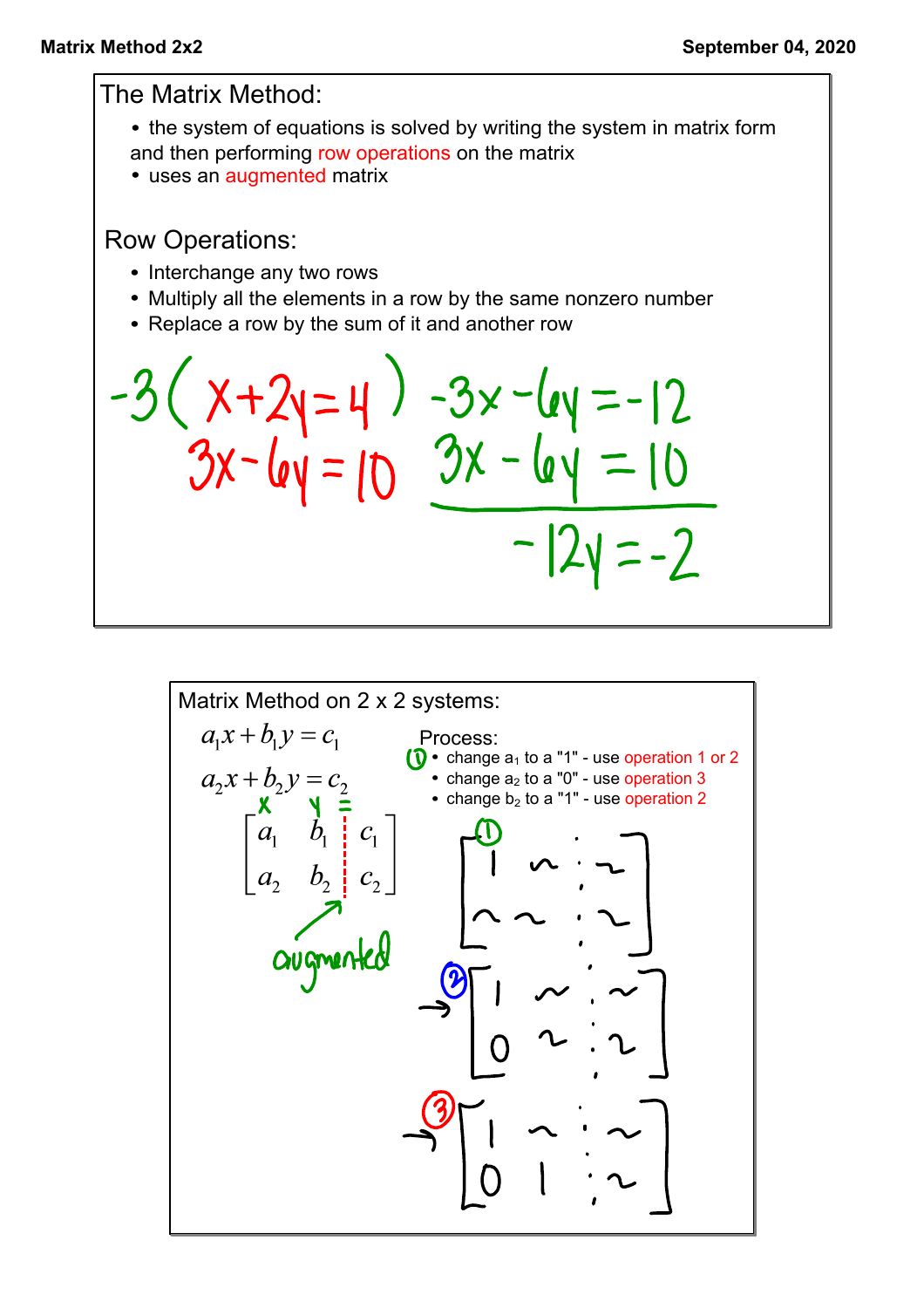

Solve the system using the matrix method:  
\n
$$
2x+5y=8
$$
 **Problem**  
\n $3x+4y=5$   
\n $3x+4y=5$   
\n $3x+4y=5$   
\n $3x+4y=5$   
\n $3x+4y=5$   
\n $3x+4y=5$   
\n $3x+4y=5$   
\n $3x+4y=5$   
\n $3x+4y=5$   
\n $3x+4y=5$   
\n $3x+4y=5$   
\n $3x+4y=5$   
\n $3x+4y=5$   
\n $3x+4y=5$   
\n $3x+4y=5$   
\n $3x+4y=5$   
\n $3x+4y=5$   
\n $3x+4y=5$   
\n $3x+4y=5$   
\n $3x+4y=5$   
\n $3x+5y=4$   
\n $3x+5=4$   
\n $3x+5=4$   
\n $3x+5=4$   
\n $3x+5=4$   
\n $3x+2y=1$   
\n $3x+6y=1$   
\n $3x+3y=5$   
\n $3x+4y=5$   
\n $3x+4y=5$   
\n $3x+4y=5$   
\n $3x+4y=5$   
\n $3x+4y=5$   
\n $3x+4y=5$   
\n $3x+4y=5$   
\n $3x+4y=5$   
\n $3x+4y=5$   
\n $3x+4y=5$   
\n $3x+4y=5$   
\n $3x+4y=5$   
\n $3x+4y=5$   
\n $3x+4y=5$   
\n $3x+4y=5$   
\n $3x+4y=5$   
\n $3x+4y=5$   
\n $3x+4y=5$